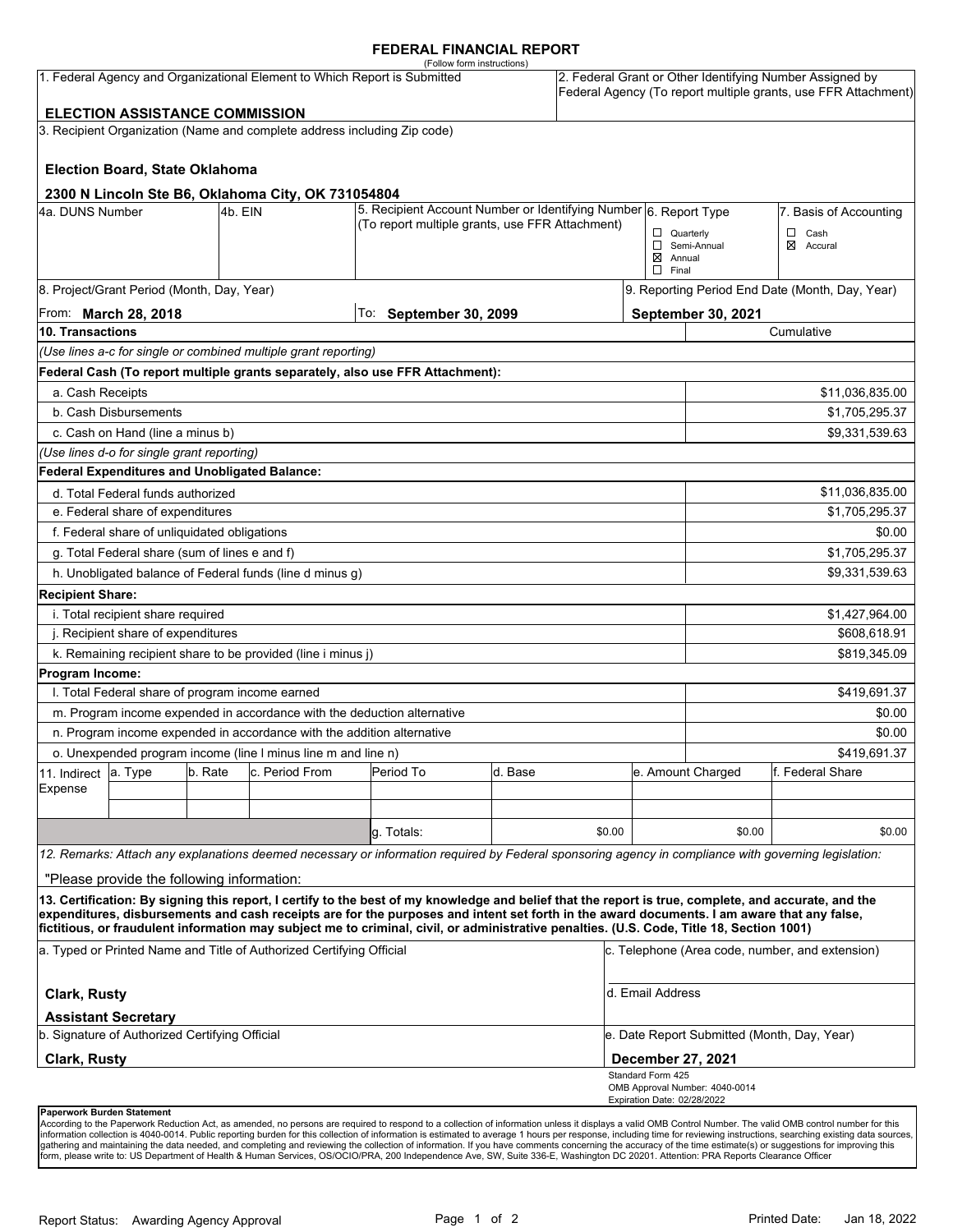# **FEDERAL FINANCIAL REPORT**

|                                   |                             | (Additional Page)                                                                                                                                                                                                                                                                                                                        |
|-----------------------------------|-----------------------------|------------------------------------------------------------------------------------------------------------------------------------------------------------------------------------------------------------------------------------------------------------------------------------------------------------------------------------------|
| Federal Agency & Organization     | $\mathcal{F}_{\mathcal{A}}$ | ELECTION ASSISTANCE COMMISSION                                                                                                                                                                                                                                                                                                           |
| <b>Federal Grant ID</b>           |                             | OK20101001                                                                                                                                                                                                                                                                                                                               |
| <b>Recipient Organization</b>     |                             |                                                                                                                                                                                                                                                                                                                                          |
| <b>DUNS Number</b>                |                             |                                                                                                                                                                                                                                                                                                                                          |
| <b>DUNS Status when Certified</b> |                             | September 30, 2021                                                                                                                                                                                                                                                                                                                       |
| EIN                               |                             |                                                                                                                                                                                                                                                                                                                                          |
| <b>Reporting Period End Date</b>  |                             |                                                                                                                                                                                                                                                                                                                                          |
| Status                            |                             | <b>Awarding Agency Approval</b>                                                                                                                                                                                                                                                                                                          |
| <b>Remarks</b>                    | ٠                           | "Please provide the following information:                                                                                                                                                                                                                                                                                               |
|                                   |                             | State interest earned (current fiscal year): \$0.00<br>State interest expended (current fiscal year): \$0.00<br>Program income earned (current fiscal year): \$0.00<br>Program income earned breakdown (current fiscal year): \$ 0.00 Source: e.g. Sale<br>of registration list<br>Program income expended (current fiscal year): \$0.00 |

|                        |           | <b>Federal Agency Review</b> |  |
|------------------------|-----------|------------------------------|--|
| <b>Reviewer Name</b>   |           |                              |  |
| Phone #                |           |                              |  |
| Email                  |           |                              |  |
| <b>Review Date</b>     |           |                              |  |
| <b>Review Comments</b> | $\sim$ 1. |                              |  |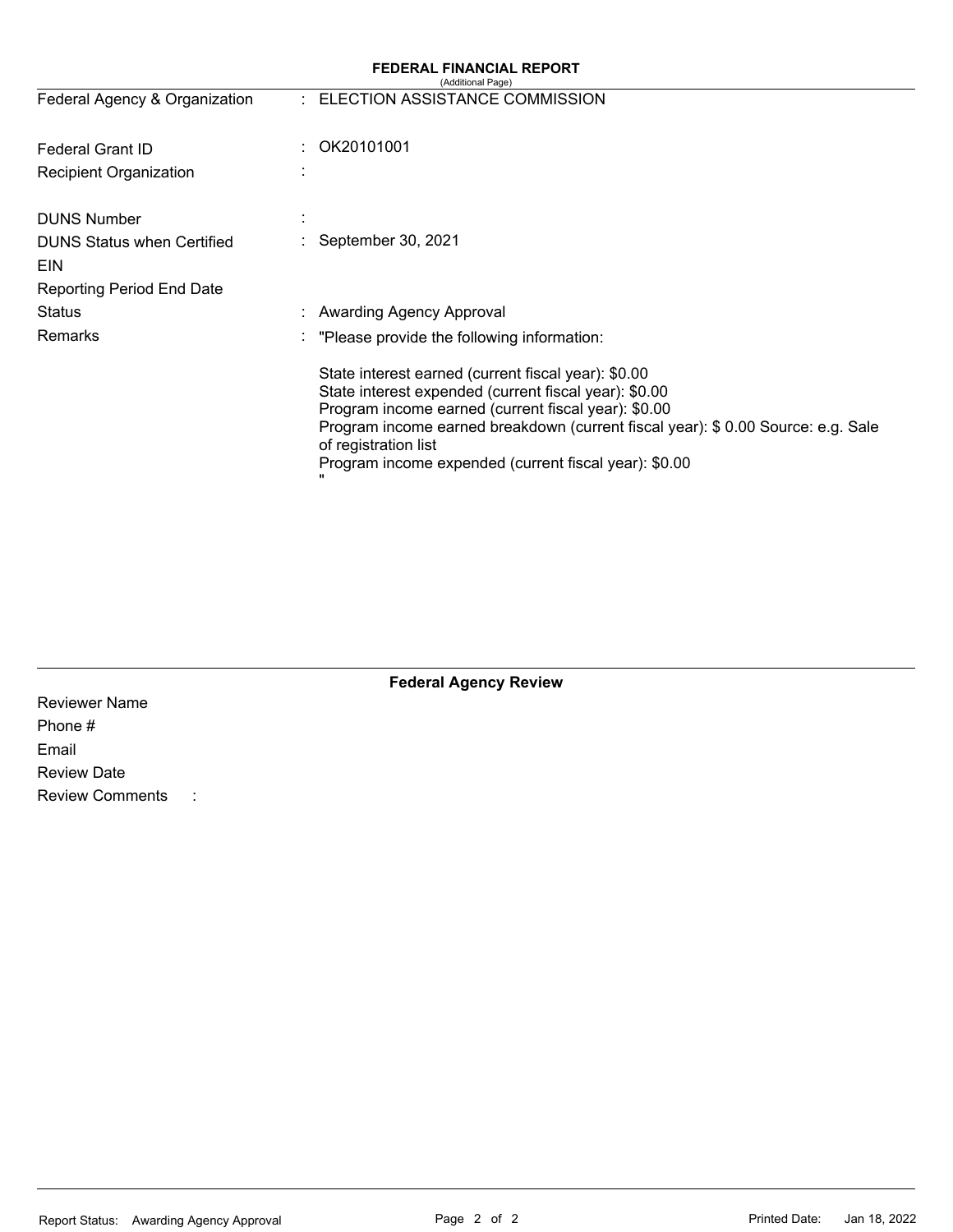# 2021-2022 EAC Progress Report

# 3. EAC Progress Report

#### **1. State or Territory:**

Oklahoma

# **2. Grant Number:**

# **3. Report:**

Annual (Oct 1 - Sept 30)

### **4. Grant:**

Election Security

#### **5. Reporting Period Start Date**

10/01/2020

#### **6. Reporting Period End Date**

09/30/2021

# 4. Progress and Narrative

7. Describe in detail what happened during this reporting period and explain how you implemented the approved grant activities in accordance with your State Plan/Program Narrative. (*Note: Your activities should align with your Grant Cost Categories Table.)*

 The State Election Board made the following expenditures of Title I, Section 101, funds during the period of October 1, 2020 through September 30, 2021. There were no unliquidated obligations at the end of this reporting period. Carahsoft – Secure Hosting and Support. [\\$30,495.45](https://30,495.45) Petabloc – Secure Hosting and Support. [\\$44,607.00](https://44,607.00)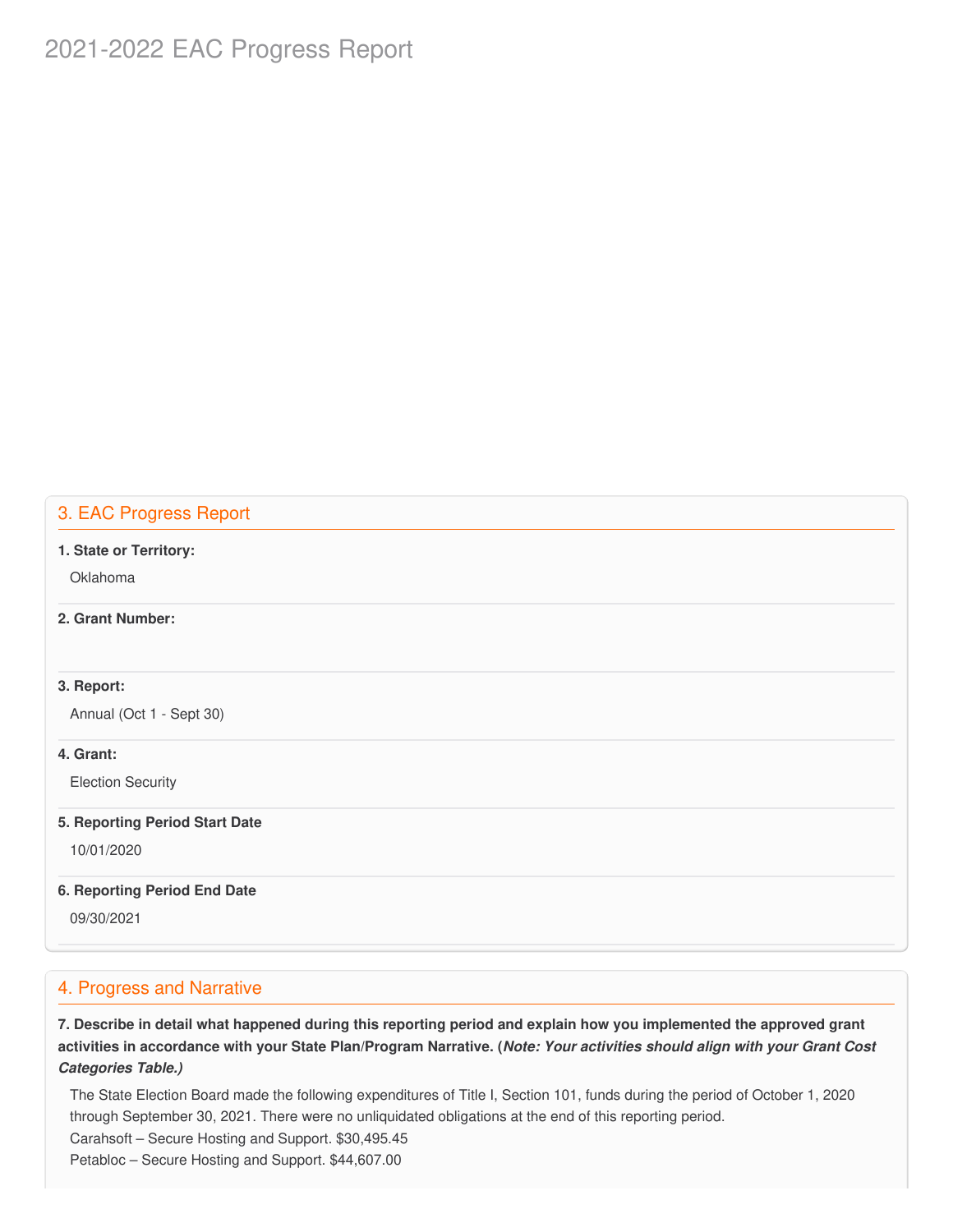Chickasaw Telecom Inc. – Provide secure teleconferencing software licensing and maintenance, secure server nodes, and licensing for two-factor authentication software. \$[165,436.21](https://165,436.21)

 Oklahoma Office of Management and Enterprise Services (OMES) – Monthly server co-location lease and connectivity. [\\$19,998.00](https://19,998.00)

 Maxim Consulting – Provides various security enhancements to Modern Election Support Application (MESA) database and various applications. [\\$415,248.50](https://415,248.50)

 SHI International Corporation – Provides server VMware and security monitoring, software and licensing. [\\$27,837.18](https://27,837.18) Total grant expenditures for the reporting period - \$ [703,622.33](https://703,622.33)

#### Analysis and description of Activities Funded

 All expenditures made during the period covered by this report are related to cyber and physical security upgrades, server storage and monitoring support, support for application hosting, two factor authentication implementation, and cyber awareness training.

Secure Hosting and Monitoring

 The State Election Board transferred application hosting to DoubleHorn Cloud Solutions in April, 2018 with the assistance of state cyber command. DoubleHorn ended our hosting and support contract on January 31, 2020. With the help of state cyber command, we identified Carahsoft as an interim supplier of secure hosting and support services. In January 2021, Petabloc was chosen as the new supplier of secure hosting and support, with the help of state cyber command and Maxim Consulting. Petabloc hosts the following State Election Board applications:

 1. Military and overseas Absentee Ballot (MOAB) the secure internet ballot delivery for absentee voters covered by UOCAVA. 2. Voter Information Request System (VIRS) the publicly available, downloadable voter registration database.

 3. OK Voter Portal (OVP) our "one-stop shop" for voters to update their addresses and political affiliation within the same county, request an absentee ballot, view sample ballots, and locate their polling place information. Additionally, citizens can access our new voter registration wizard from the OVP, which was launched in May 2020.

 4. Oklahoma Election Results (OKER) the robust and more secure election results reporting application launched in August 2018.

 During this reporting period, Maxim Consulting completed the work necessary for migration of our hosting from Carahsoft to Petabloc on the Amazon GovCloud. These costs are reflected in payments made to Maxim during this reporting period. In 2018, the State Election Board relocated its servers to the Office of Management and Enterprise Services (OMES) secure data center. The secure location offers a climate-controlled environment that can withstand up to an F4 rated tornado. The secure location positions the servers behind the State's Albert Sensor which allows 24-hour monitoring by OMES of all traffic and intrusion attempts. Payments made to OMES were related to server storage and monitoring fees.

 Chickasaw Communications Inc. completed work from the previous reporting period on VPN firewall upgrades. Chickasaw Communications also had to re-configure Border Gateway Protocol (BGP) for the firewall when the secure hosting was moved. Payments associated with this work were made to Chickasaw in this reporting period.

SHI International Corp provided VMware licenses and security monitoring software during this reporting period.

Modern Election Support Application (MESA) OK Voter Portal Upgrades and Development

 Maxim Consulting is a longtime vendor and partner of the Oklahoma State Election Board. Maxim Consulting designed and developed the custom voter registration and election definition software known as MESA. Payments to Maxim Consulting during this reporting period related to deployment of six version updates to improve application security and functionality. Additionally, Maxim provides updates, monitoring, and troubleshooting for the secure interface with Department of Public Safety for updates to voters' addresses and voter registration information received as a result of DPS Real ID system upgrade.

 During this reporting period, Maxim Consulting has regularly monitored and has completed security updates to the voter registration wizard, which is accessed from the State Election Board website, or the OK Voter Portal. The wizard allows for completion of a voter registration application online, which must then be printed, signed and mailed to the appropriate County Election Board for processing. Citizens can be certain that their personal information is safe and secure when using the State Election Board's wizard as opposed to a voter registration website from a third-party organization. Voter registration applicants who choose to use the wizard can also track the progress and status of their application with the County Election Board, using the transaction code provided by the wizard.

Post-Election Audit

 In November of 2019, The Oklahoma Legislature gave the Secretary of the State Election Board the authority to direct the secretary of a county election board to conduct a post-election audit of election results, for the purpose of maintaining the security of the election system by ensuring that voting devices and software used in a particular election correctly tabulated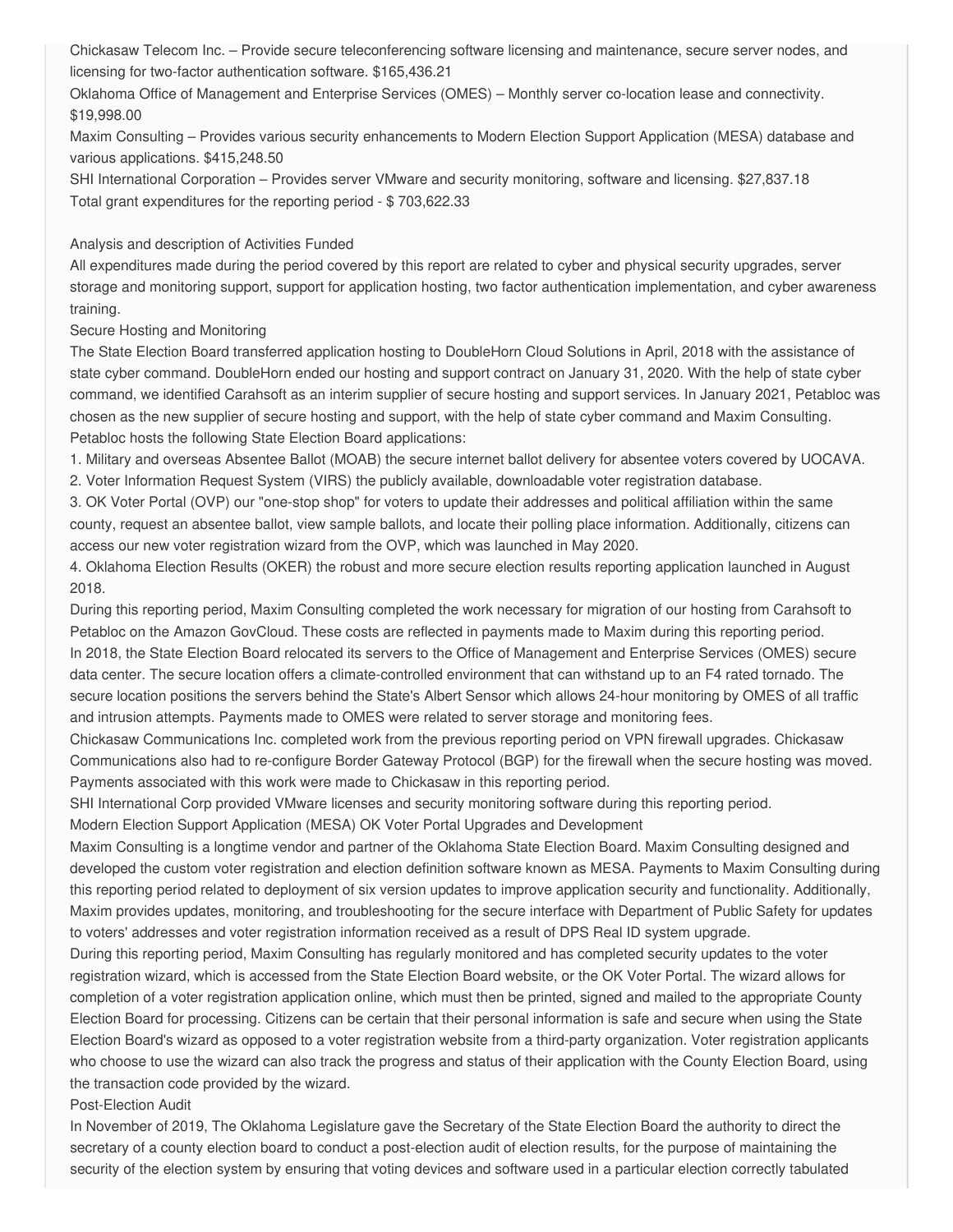votes. The legislation passed defines a "post-election audit" as a manual or electronic examination of a limited number of ballots by a secretary of a county election board or other authorized election officials following an election. A post-election audit shall be conducted only at the direction of the Secretary of the State Election Board and only subject to the Secretary's previously promulgated policies, rules or procedures.

 Discussions began on a direction and design in November 2019, however the COVID-19 pandemic halted production as the State Election Board staff devoted its entire focus to the conduct of the 2020 Primary, Primary Runoff, and General Elections. Maxim Consulting began work in earnest on a post-election audit application which would be incorporated into the MESA application at the request of the State Election Board Secretary in December of 2020.

 The State Election Board user can choose the percentage of total precincts to be audited and the percentage of hand counted precincts. The user may also choose the races to be audited. The post-election audit application will then randomly choose precincts to be audited, either by machine count or hand count, based upon the criteria entered. The post-election audit application will provide reports for public review that will inform election officials of any possible bugs or errors in the system, and can act as a deterrent against fraud.

 Significant time and effort by Maxim Consulting toward the implementation of the post-election audit application during this reporting period will be reflected in the payments to Maxim Consulting. The tabulation audit was tested in April of 2021 and further development is ongoing from the Alpha test.

#### County Election Board Communications

 In May 2021 the Oklahoma State Election Board purchased scanners for each of the 77 County Election Board offices from Business Image Systems. These scanners will be used to scan documents directly into the MESA application over the secure network. This should allow more ease and accuracy when transmitting data from the County to the State Election Board. Additionally, the data will be transmitted over the VPN which will enhance security. Maxim Consulting will begin work on the interface once the new precinct lines have been drawn and adopted. Payments to Maxim Consulting will be included in FY22 expenditures.

### Voting Equipment and Processes

 In April, 2021 the State Election Board purchased peripherals loaded with firmware from Hart Intercivic which are used in the eScan A/T voting devices. This firmware allows the devices to accept the voting database and plays an integral part in the continuity of the election database security. Additional MBBs (Mobile Ballot Boxes) will replace those peripheral units that have been damaged or fallen into disrepair. Payments to Hart Intercivic in this time period reflect this purchase.

8. Describe any significant changes to your program during the project, including changes to your original State  **Plan/Program Narrative or favorable developments that improved program efficiency and/or service delivery.**

N/A

### **9. Issues Encountered:**

Describe all major issues that arose during the implementation of the project and the reasons why established goals were not met, if applicable. Address each issue separately and describe whether and how the issues were resolved. Also,  **briefly discuss the implications of any unresolved issues or concerns.**

 The COVID-19 pandemic created issues in all areas of State Election Board operations, however with the help of all of our partners we have continued to ensure that election security is a top priority.

#### **10. Provide a description of any training conducted, including security training.**

 Each Oklahoma State Election Board Staff member completed the Security Education and Awareness Training (SEAT) provided by OMES through the Learning Management System in March 2021. Seat Trainng consists of 16 modules that cover areas of cyber security and physical device security.

 During this reporting period, planning meetings have been held to design the statutorily required training sessions for all County Election Board Secretaries and Assistant Secretaries in the state. Maxim Consulting again presented training to all attendees, for which the preparation was started during this reporting period. In addition, representatives from Homeland Security and CISA presented cyber and physical security training. In September, 2021, statutory training was conducted via WebEx conference due to the uncertainty of the status of the COVID-19 pandemic. Ongoing security training with County Election Board Secretaries, Regional Coordinators and security meetings with partners have also been conducted both in-person and via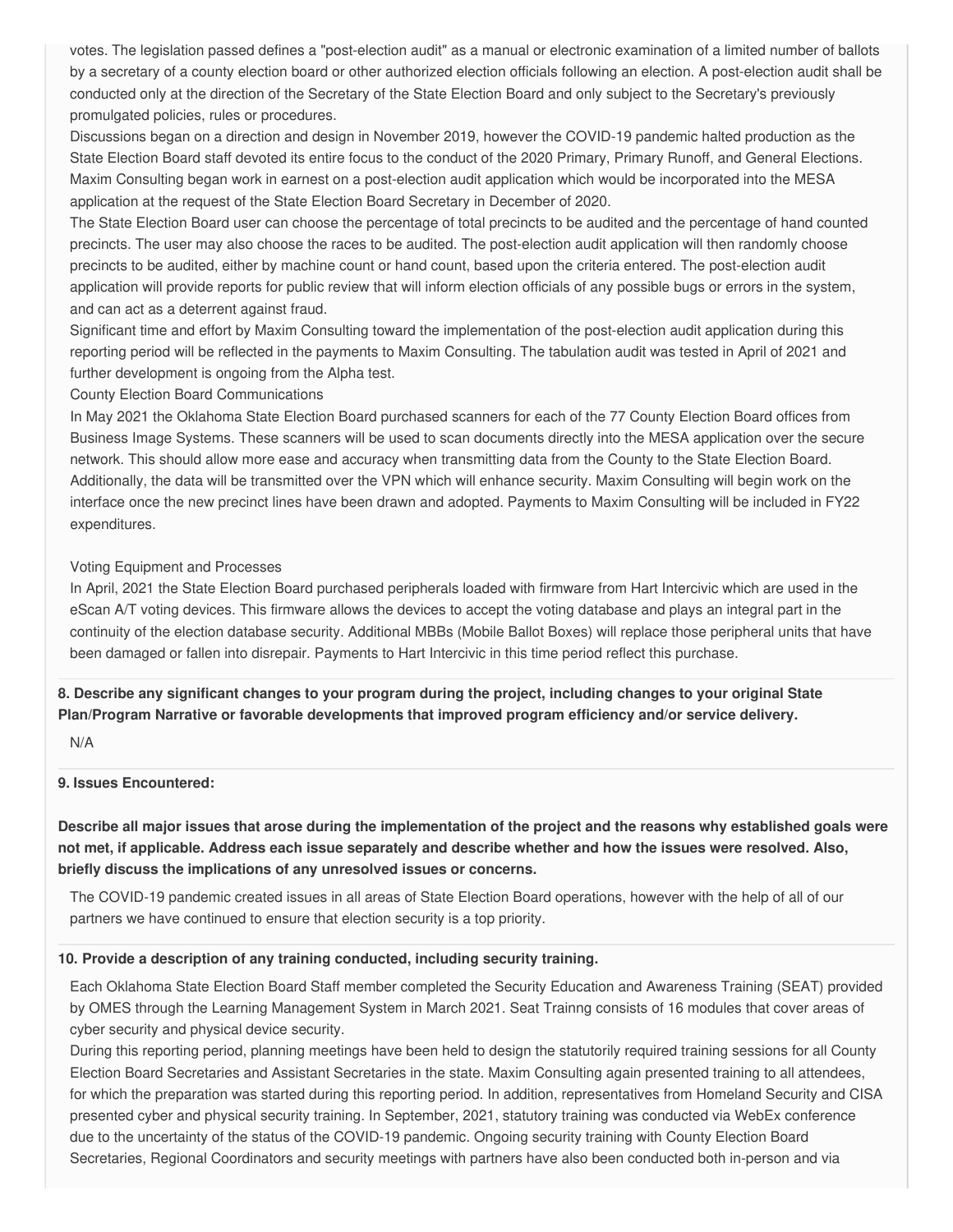WebEx during this reporting period. Payments made to Chickasaw Communications during this time reflect the VTC and WebEx software licensing needed to support the training.

#### **11. Subgrants:**

#### **Did your office provide subawards to local jurisdictions during this reporting period?**

No

# **12. Match:**

### **Describe how you are meeting or have met the matching requirement.**

 All of the required state matching amount has been secured by the State Election Board from appropriated funds and from state revolving funds.

13. Report on the number and type of articles of voting equipment obtained with the funds. Include the amount expended  **on the expenditure table.**

N/A

# 5. Expenditures

# **14. Current Period Amount Expended and Unliquidated Obligations**

# **GRANT COST CATEGORIES - FEDERAL**

 Voter Registration Systems: : \$415249 Other (Specify below) : \$75102 Other (Specify below) : \$193273 Other (Specify below) : \$19998

# Total : \$703622

 **Comments:** Secure Hosting and Support - [\\$75,102.45](https://75,102.45) Security Software and Monitoring - \$[193,273.39](https://193,273.39) Server Location/Monitoring/Connectivity - [\\$19,998.00](https://19,998.00) Voter Registration Systems was reported Mid-year as Voting System Maintenance/Security/Support.

# **15. GRANT COST CATEGORIES - MATCH**

Voting Equipment and Processes: : \$290200

Voter Registration Systems: : \$41782

 Total : \$331982 **Comments:**

# 7. Expenditures

### **16. Confirm Total Grant Expenditure Amounts**

 Federal : \$703622 Match : \$331982 Total : \$1035604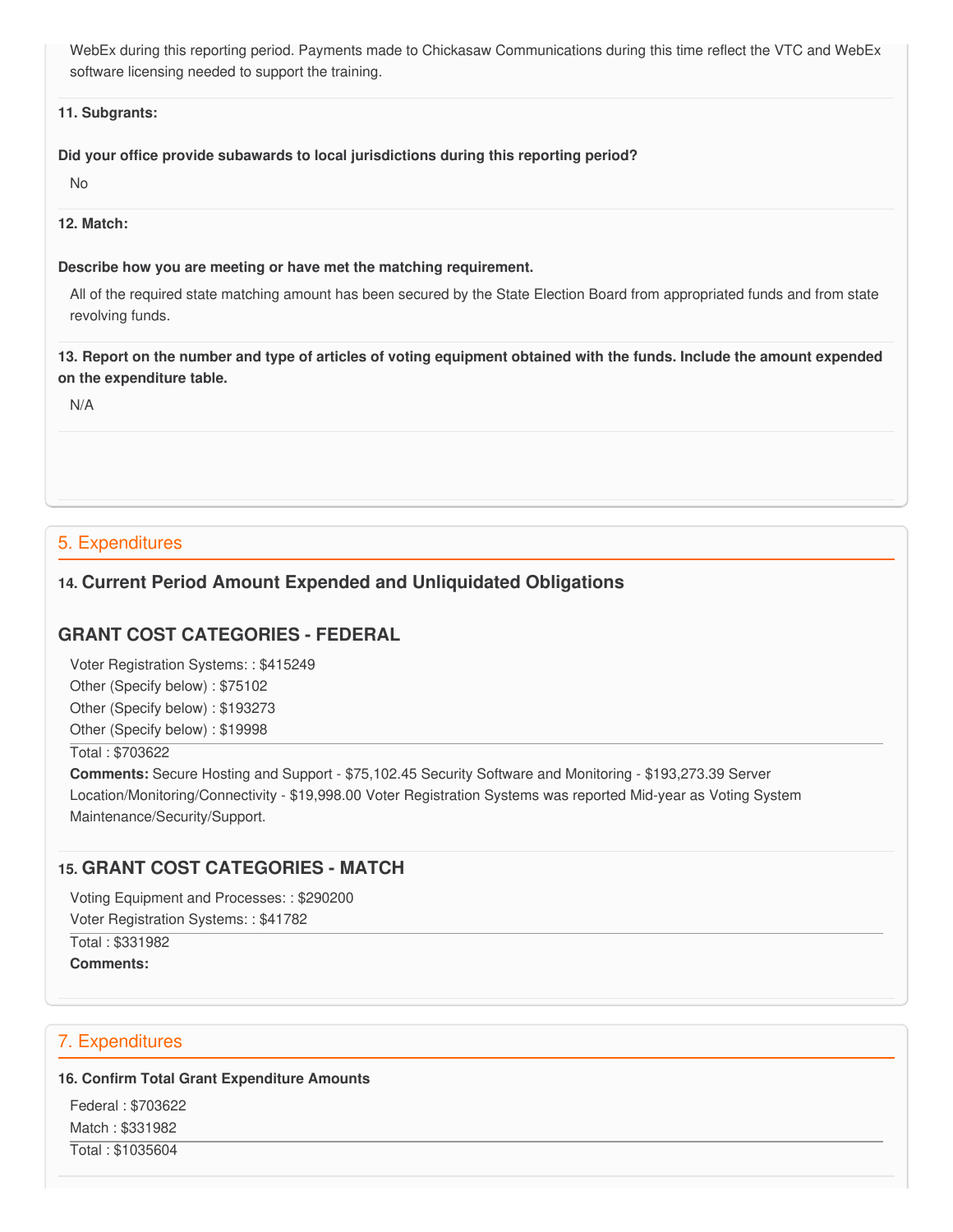# 8. Certification

 **Name and Contact of the authorized certifying official of the recipient.**

| <b>Last Name</b>           |                                                                                  |  |  |
|----------------------------|----------------------------------------------------------------------------------|--|--|
| Clark                      |                                                                                  |  |  |
| <b>Title</b>               |                                                                                  |  |  |
| <b>Assistant Secretary</b> |                                                                                  |  |  |
| <b>Phone Number</b>        |                                                                                  |  |  |
| <b>Email Address</b>       |                                                                                  |  |  |
|                            | 17. Add another contact to send a copy of submission confirmation and edit link? |  |  |



Signature of: Rusty Clark

# 9. Report Submitted to EAC



Thank you. Your Annual (Oct 1 - Sept 30) progress report for Election Security has been submitted to the EAC. Please